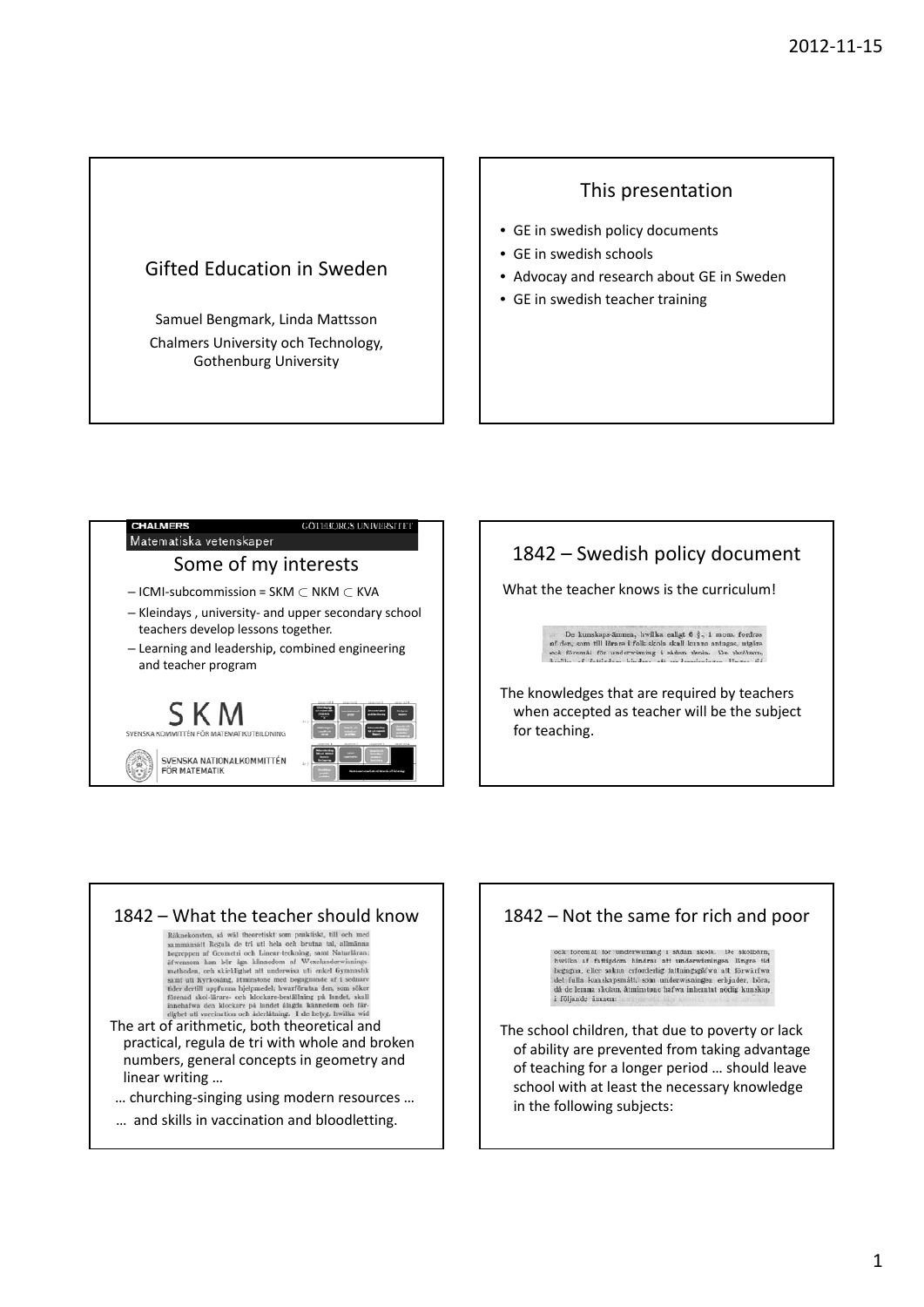#### 1842 – Not the same for girls and boys

Skol-styrelsen äge att bestämma den skillnad, som i hänskot-styretsen age att bestämnt den ben må göras mellan gossar och flickor.

The school board can decide on differences in knowledge requirements between boys and girls.





Joint mathematics for all **Syllibi 1969 1994** Upper secondary school (age 16‐18) High school compulsory (age 13‐15) Middle school compulsory (age 10‐12) Primary school compulsory (age 7‐9 )

### 1994 – Swedish policy document

#### The integrated classroom

- Adopt to each student´s circumstrances and needs.
- "Students in need of special support"
	- not definied
	- concretizations is about disabled and low abolity students.
	- i.e. does not seem to include gifted students.

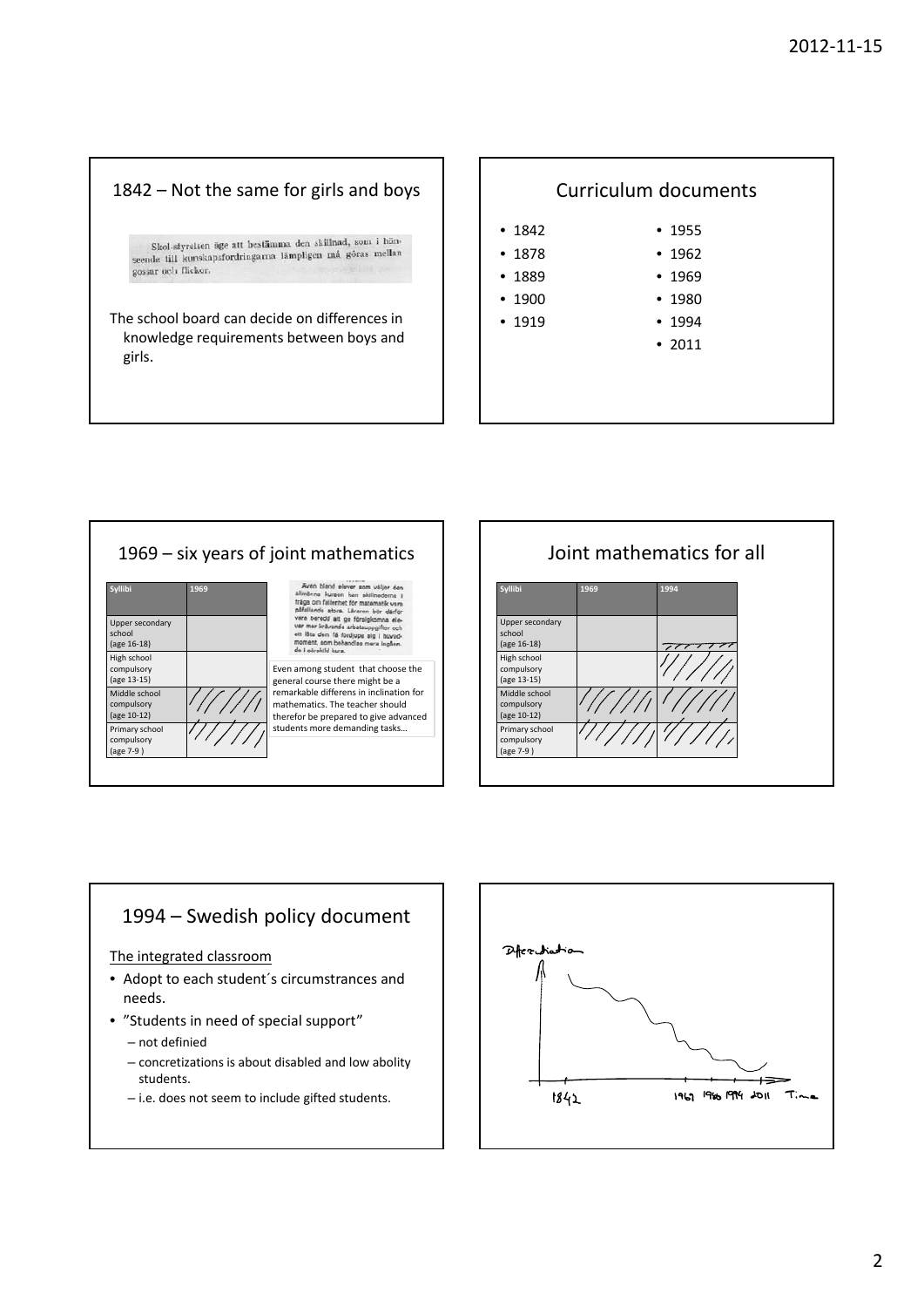

#### 2008 – Cutting edge programs

- 4 schools in mathematics for gifted students
- Same courses + indepth- and university courses
- National reqruitment
- Admission test
- 120 new students per year, about 0,15% of the student group.
- No finanical support



- 1. Concepts
- 2. Procedures
- 6. Communication
- 7. Application
- 3. Problem solving 4. Mathematical models
	- + core content

### Advocacy and research

- Hardly know public debate about gifted students in mathematics.
- Mainly triggered by politicians and reports like TIMMS.
- Journalist use "elite‐classes"
- Roland Persson, Åke Edfeldt, Inger Wistedt.
- Johan Lithner, Kristina Juter

# Teacher education

- Not compulsory with gifted education
- Some education offered at Stockholm University, Linneaus University.
- ECHA-diploma

# Challenge – make gifted visible

- In memorandum : "students with talent" and "students with specific abilities".
- In legislation : just activities descibed.
- No common discussion who the cutting edge programs are aimed for.
- Teachers denomination: